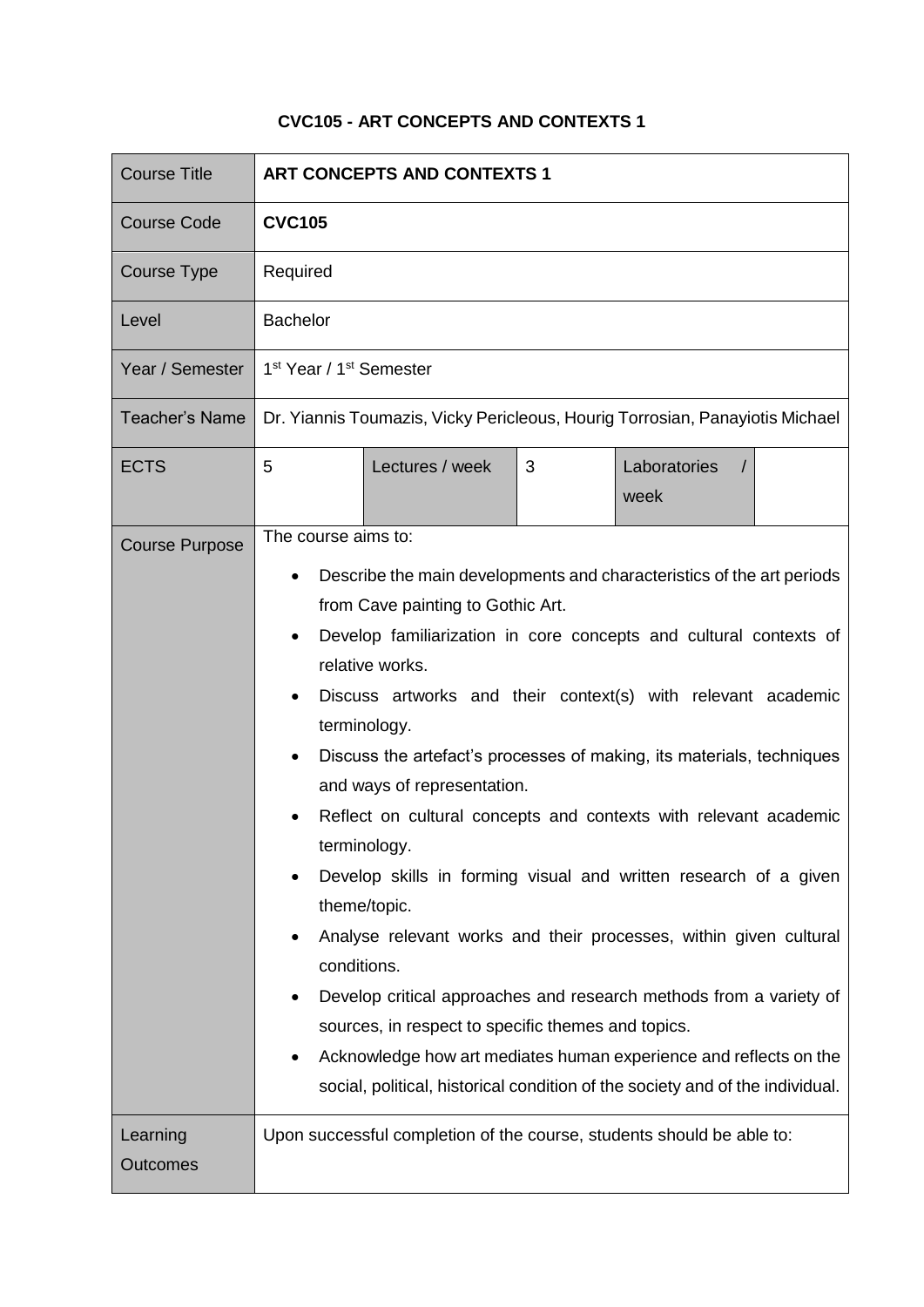|                       | $\bullet$                                                                                                                                                                                                                                                                                                                                                    |                                                             | Recognise the main developments of specific periods in art history                                                                                      |
|-----------------------|--------------------------------------------------------------------------------------------------------------------------------------------------------------------------------------------------------------------------------------------------------------------------------------------------------------------------------------------------------------|-------------------------------------------------------------|---------------------------------------------------------------------------------------------------------------------------------------------------------|
|                       | and discuss their art contexts.                                                                                                                                                                                                                                                                                                                              |                                                             |                                                                                                                                                         |
|                       | ٠                                                                                                                                                                                                                                                                                                                                                            |                                                             | Employ a variety of critical approaches and methodologies towards a                                                                                     |
|                       |                                                                                                                                                                                                                                                                                                                                                              |                                                             | familiarization with the cultural periods under study and their major                                                                                   |
|                       | concepts / narratives.                                                                                                                                                                                                                                                                                                                                       |                                                             |                                                                                                                                                         |
|                       | $\bullet$                                                                                                                                                                                                                                                                                                                                                    |                                                             | Demonstrate ability in research, visual analysis and critical thinking.                                                                                 |
|                       | ٠                                                                                                                                                                                                                                                                                                                                                            |                                                             | Execute analytical study around specific subjects and art concepts.                                                                                     |
|                       | ٠                                                                                                                                                                                                                                                                                                                                                            |                                                             | Distinguish the artwork's formal characteristics, processes of making,                                                                                  |
|                       | and ways of representation.                                                                                                                                                                                                                                                                                                                                  |                                                             |                                                                                                                                                         |
|                       | $\bullet$                                                                                                                                                                                                                                                                                                                                                    |                                                             | Discuss how an artwork's visual identity and narratives are shaped by                                                                                   |
|                       | its context and content.                                                                                                                                                                                                                                                                                                                                     |                                                             |                                                                                                                                                         |
|                       | ٠                                                                                                                                                                                                                                                                                                                                                            |                                                             | Demonstrate an understanding of Art through its historical, social and                                                                                  |
|                       | cultural parameters.                                                                                                                                                                                                                                                                                                                                         |                                                             |                                                                                                                                                         |
|                       | $\bullet$                                                                                                                                                                                                                                                                                                                                                    |                                                             | Implement oral and written communication skills with the use of                                                                                         |
|                       | relevant terminology.                                                                                                                                                                                                                                                                                                                                        |                                                             |                                                                                                                                                         |
|                       | ٠                                                                                                                                                                                                                                                                                                                                                            | Demonstrate familiarization on how Art is defining Culture. |                                                                                                                                                         |
|                       | ٠                                                                                                                                                                                                                                                                                                                                                            |                                                             | Develop appreciation towards the imaginative ways, in which Art and                                                                                     |
|                       |                                                                                                                                                                                                                                                                                                                                                              | Culture shape our identity(ies) and reflect on our word(s). |                                                                                                                                                         |
| Prerequisites         | None                                                                                                                                                                                                                                                                                                                                                         | Corequisites                                                | None                                                                                                                                                    |
| <b>Course Content</b> | A wide range of art histories, cultural contexts and fundamental concepts will<br>be introduced and developed; as these, have been articulated and manifested<br>through objects, images, sites, artefacts, designs and texts, across space(s)<br>and time. The lesson is delivered through critical surveys and explorations on<br>developed themes such as |                                                             |                                                                                                                                                         |
|                       | sites.                                                                                                                                                                                                                                                                                                                                                       |                                                             | 1. 'The Uncanny and Identification: Magical Gestures and Sacred Sites'<br>- An investigation into Prehistoric Art through artefacts, images, relics and |
|                       |                                                                                                                                                                                                                                                                                                                                                              |                                                             | 2. 'Lives and After-Lives: Ideas on Permanence and its Manifestations'                                                                                  |
|                       | Near East and Egyptian civilizations / art                                                                                                                                                                                                                                                                                                                   |                                                             | - An exploration into the lives and systems of beliefs in Mesopotamian, The                                                                             |
|                       |                                                                                                                                                                                                                                                                                                                                                              |                                                             | 3. 'The Ideal, the Heroic and the Spiritual Body' $-$ A critical reflection into                                                                        |
|                       |                                                                                                                                                                                                                                                                                                                                                              | Greek, Roman and Byzantine civilizations / art              |                                                                                                                                                         |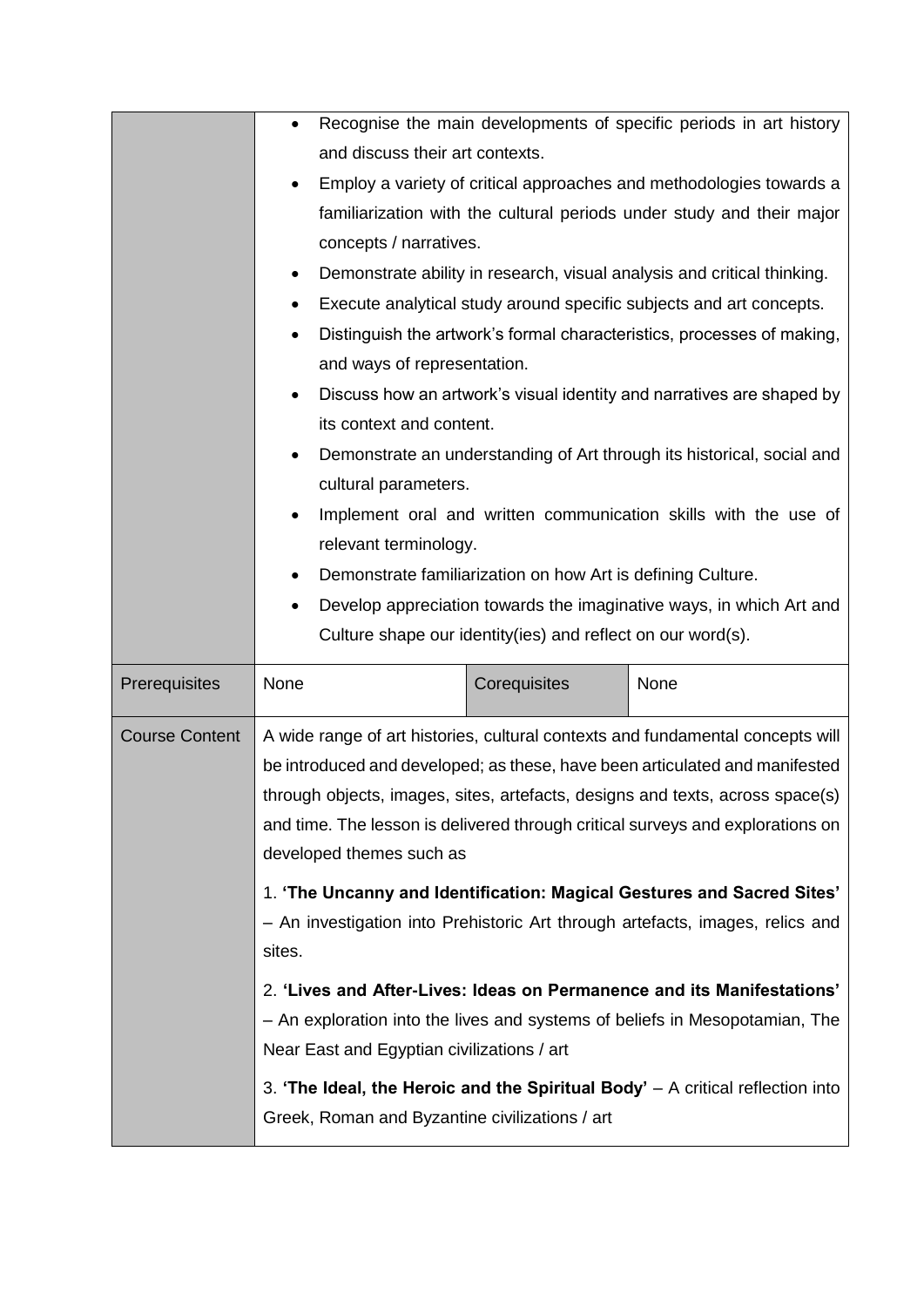|                         | 4. 'Womanhood / Gender and its Critical Representations of the Body in                                                                                                                                                                                                                                                                                                                                                                                                                     |
|-------------------------|--------------------------------------------------------------------------------------------------------------------------------------------------------------------------------------------------------------------------------------------------------------------------------------------------------------------------------------------------------------------------------------------------------------------------------------------------------------------------------------------|
|                         | Art: 'From Idol to Goddess to Virgin' - A critical survey and interpretation                                                                                                                                                                                                                                                                                                                                                                                                               |
|                         | on how objects, images, sculptures, patterns, forms and symbols constitute                                                                                                                                                                                                                                                                                                                                                                                                                 |
|                         | gender representations across art periods and civilizations; from the Primitive                                                                                                                                                                                                                                                                                                                                                                                                            |
|                         | age to the Byzantine and the Middle Age.                                                                                                                                                                                                                                                                                                                                                                                                                                                   |
|                         | 5. 'Age of the Intellect' - An exploration into Greek art and its influence<br>across space and time.                                                                                                                                                                                                                                                                                                                                                                                      |
|                         | 6. 'Displays of Power and Hierarchies' – An investigation into systems of<br>propaganda, power and socio-political supremacy as staged across periods,<br>from the Primitive age to the Byzantine and the Middle Age.                                                                                                                                                                                                                                                                      |
|                         | 7. 'Faith and Command' - An investigation into the impact of religion in the<br>social, the political and the psyche, across time and space, from Greek<br>Roman, Byzantine and Middle Age civilizations / art.                                                                                                                                                                                                                                                                            |
|                         | A variety of methods, techniques, materials, art processes, applications and<br>creative media would be therefore discussed, in respect to the ways that all<br>of the above shape major concepts, contents and narratives.                                                                                                                                                                                                                                                                |
|                         | Students would be introduced to cultural periods through a variety of art<br>works, ranging from Prehistoric Art, Art of the Near East, the Egyptian,<br>Greek, Hellenistic and Roman civilizations, right through the Byzantine<br>empire and the Medieval period - while looking awry, towards a variety of<br>works from across spaces and temporalities. All in all, in an approach to<br>engage students with the areas of Art and Design as core sites of thought and<br>expression. |
|                         | In the context of the course, links will be made on how to approach an<br>academic subject in relation to the creative praxis, forming imaginative<br>bridges and creative claims.                                                                                                                                                                                                                                                                                                         |
| Teaching<br>Methodology | Extended project briefings, exercises, illustrated lectures and group critiques<br>and student' presentations. Emphasis is given on the familiarisation with the<br>local art scene: gallery and museum visits are therefore a core element of the<br>course.                                                                                                                                                                                                                              |
| Bibliography            | <b>Book References</b>                                                                                                                                                                                                                                                                                                                                                                                                                                                                     |
|                         | 1. Gombrich H. E, 'The Story the Art' Phaidon, 1995                                                                                                                                                                                                                                                                                                                                                                                                                                        |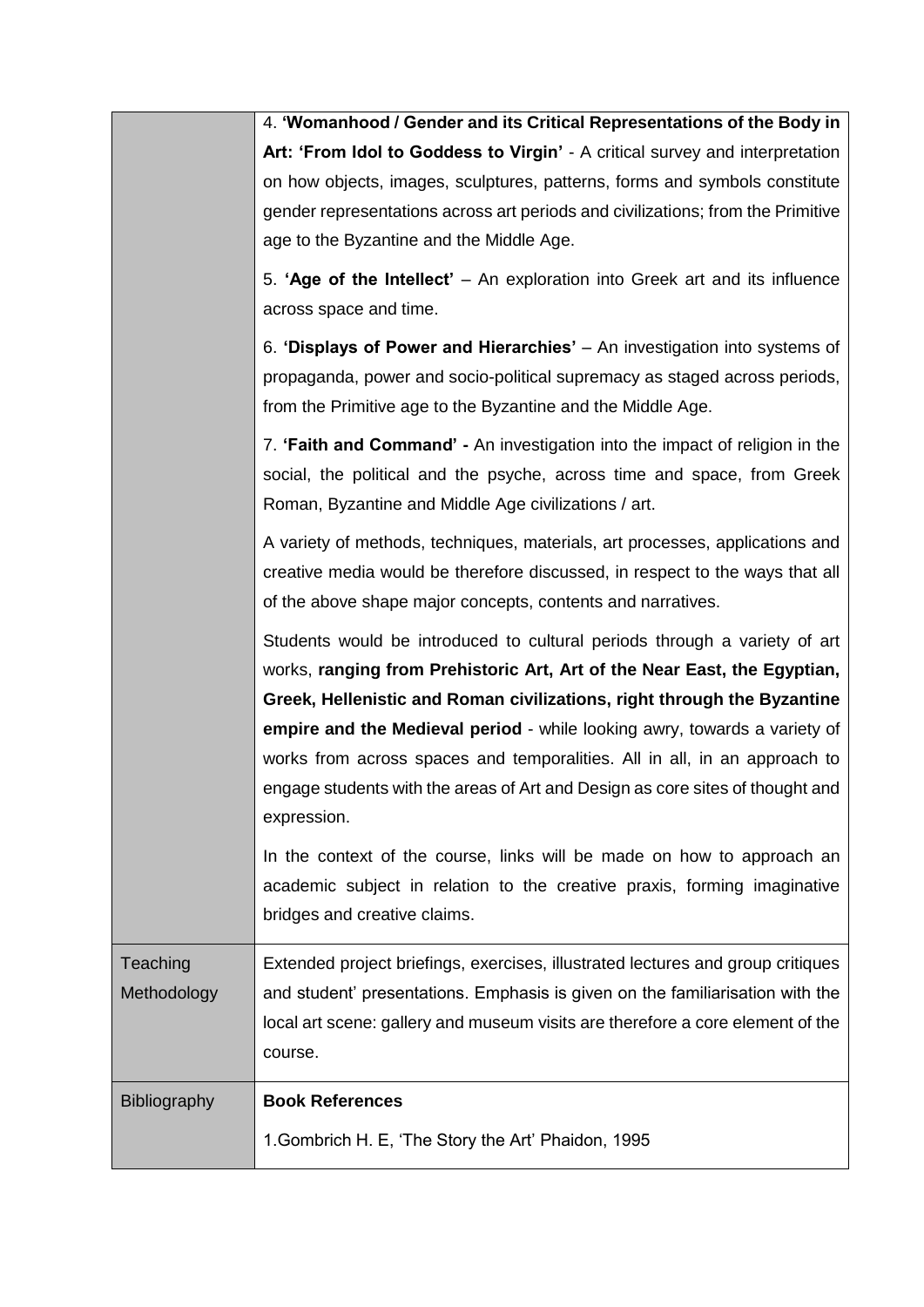| 2. Phaidon Editors, 30,000 Years of Art: The Story of Human Creativity across<br>Time and Space', Phaidon Press; Revised, 2019                                  |
|-----------------------------------------------------------------------------------------------------------------------------------------------------------------|
| 2. Barthes, R., Mythologies. Farrar, Straus and Giroux: New York, 1972                                                                                          |
| 3. Kleiner S., 'Gardner's Art Through the Ages: A Global History', Cengage<br>Learning, 16th Edition, 2019                                                      |
| 4. Berger J., 'Ways of Seeing', Penguin Modern Classics, 2008                                                                                                   |
| 5. Parker F., 'World History: From the Ancient World to the Information Age'<br>DK; Slp edition, 2017                                                           |
| 6. John Fleming and Hugh Honour, 'A World History of Art', Lawrence King<br>Publishing House, Auflage, 2009                                                     |
| 7. D'Alleva A., 'How to Write Art History', Lawrence King Publishing House,<br>2010                                                                             |
| 8. Bhabha K.H., 'The Location of Culture', Routledge Publishing House, 2004                                                                                     |
| 9. Williams R., 'A Vocabulary of Culture and Society', Oxford University Press,<br>2014                                                                         |
| 10. Markussen J. L., The Anatomy of Viking Art: A Quick Guide to the Styles of<br>Norse Animal Ornament', Jonas Lau Markussen, 2019                             |
| 11. Hartnell J., Medieval Bodies: Life and Death in the Middle Ages', W. W.<br>Norton & Company, 2019                                                           |
| 12. Stokstad M., Cothren M. W., 'Art History Vol 1', Pearson, 2017                                                                                              |
| 13. Richard T. Neer T. R., 'Art & Archaeology of the Greek World', Thames and<br>Hudson, 2019                                                                   |
| 14. Bahrani Z., Art of Mesopotamia', Thames & Hudson, 2016                                                                                                      |
| 15. Rainer & Hagen R. M., Egyptian Art (Basic Art Series 2.0), TASCHEN,<br>2018                                                                                 |
| 16. Cormack R., Byzantine Art (Oxford History of Art), Oxford University Press,<br>2018                                                                         |
| 17. David B., Jean Jacques Lefrère J. J., 'The Oldest Enigma of Humanity: The<br>Key to the Mystery of the Paleolithic Cave Paintings', Arcade Publishing, 2017 |
| <b>Online References</b>                                                                                                                                        |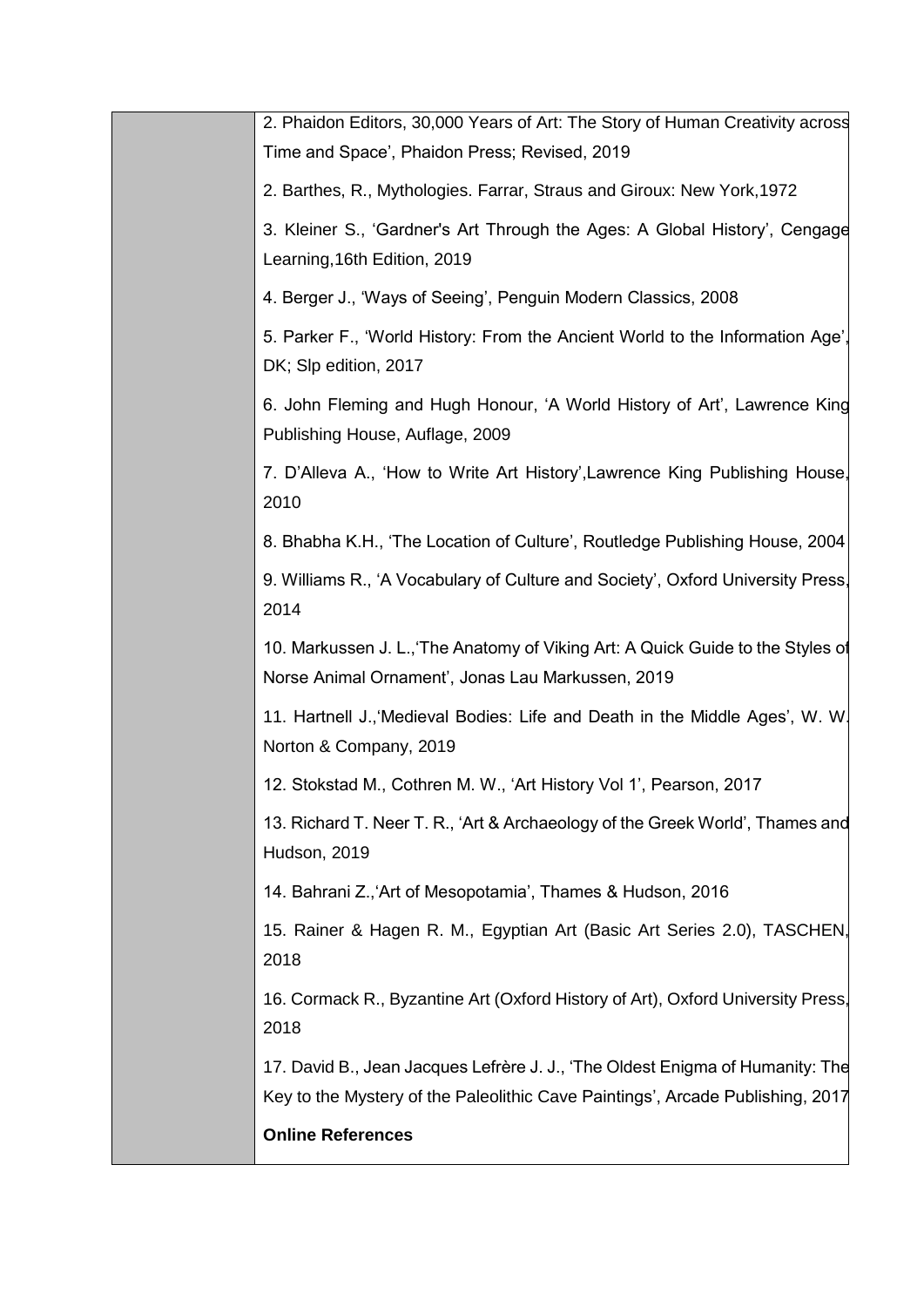|            | National Archaeological Museum, Athens: http://www.namuseum.gr              |
|------------|-----------------------------------------------------------------------------|
|            | Department of Antiquities, Republic of Cyprus: http://www.mcw.gov.c         |
|            | British Museum, London: http://www.british                                  |
|            | http://www.bbc.co.uk/ahistoryoftheworld                                     |
|            | The Acropolis Museum, Athens: http://ww                                     |
|            | The Louvre, Paris: http://www.louvre.fr                                     |
|            | The Museum of Modern Art, New York: h                                       |
|            | Tate, England: http://www.tate.org.uk                                       |
|            | Natural History Museum, London: http://www.nhm.ac.uk                        |
|            | Guggenheim New York and around the world: http://www                        |
|            | Cycladic Art Museum, Athens: http://www.cycladic.gr                         |
|            | The Thera Foundation, Santorini: http://www.therafoundation.org             |
|            | Metropolitan Museum of Art, New York: http                                  |
|            | Online art journal: http://www.e-flux.com                                   |
|            | Art Magazine: www.flashartonline.com                                        |
|            | - Extended references / notes from class-presentations.                     |
| Assessment | Overall, the course is evaluated as follows:                                |
|            | <b>Final Assessment 34%</b>                                                 |
|            | Course work 66%                                                             |
|            | Interim Critique 33%                                                        |
|            | Final Critique 33%                                                          |
|            | <b>Research and Analytical Skills - 25%</b>                                 |
|            | Development of research and analytical skills with the use of various       |
|            | sources, identification of appropriate and related ideas and notions of and |
|            | around the work, research and analysis of artist's creative means.          |
|            | <b>Analysis and Description - 25%</b>                                       |